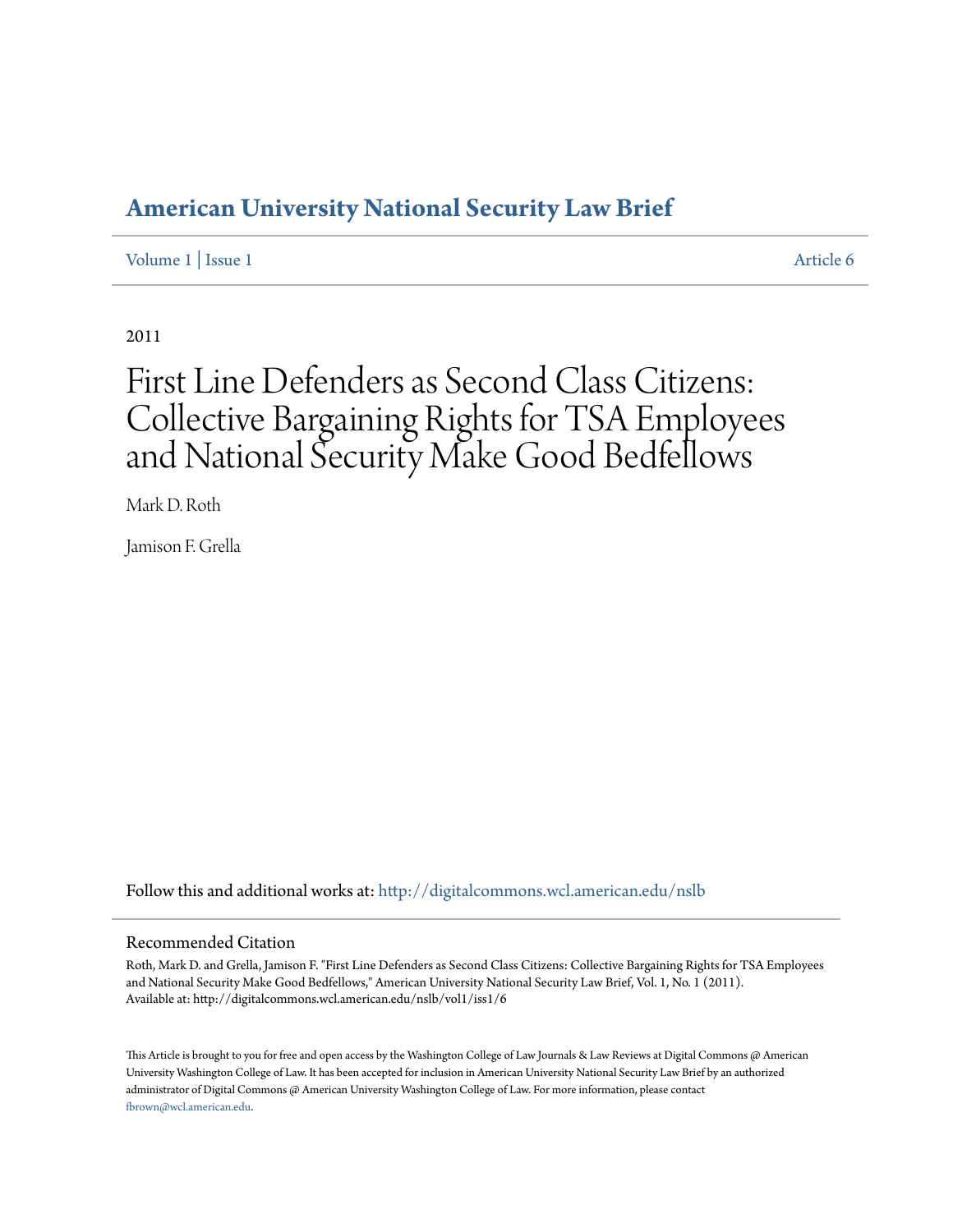# **FIRST LINE DEFENDERS AS SECOND CLASS CITIZENS: COLLECTIVE BARGAINING RIGHTS FOR TSA EMPLOYEES AND NATIONAL SECURITY MAKE GOOD BEDFELLOWS**

### **MARK D. ROTH & JAMISON F. GRELLA\***

#### I. INTRODUCTION

With little pomp and even less circumstance, Transportation Security Agency (TSA) Under-Secretary Admiral James Loy issued a one-paragraph memorandum on January 8, 2003, declaring that Transportation Security Officers (TSOs) had no right to have an exclusive bargaining representative negotiate on their behalf in the interest of national security.<sup>1</sup> Specifically, Under-Secretary Loy stated:

By virtue of the authority vested in the Under Secretary of Transportation for the Security in Section 111(d) of the Aviation and Transportation Security Act . . . I hereby determine that individuals carrying out the security screening function . . . [for the TSA], in light of their critical national security responsibilities, shall not, as a term or condition of their employment, be entitled to engage in collective bargaining or be represented for the purpose of engaging in such bargaining by any

Mark D. Roth is General Counsel of the American Federation of Government Employees (AFGE), American Federation of Labor-Congress of Industrial Organizations (AFL-CIO) and a member of the board of directors of the AFL-CIO's Lawyer's Coordinating Committee. B.A., University of Syracuse; J.D., University of Toledo College of Law; L.L.M. (Labor Law), Georgetown University Law Center. Jamison F. Grella is a law clerk in the General Counsel's Office, AFGE. B.F.A., New York University, Tisch School of the Arts; J.D. Candidate May 2011, American University, Washington College of Law. Special thanks to Gony F. Goldberg (Assistant General Counsel, AFGE, AFL-CIO. B.A. Brandeis University; J.D. George Washington University Law School) for support, consultation, and guidance during the writing of this article.

While all the authors are employed by the American Federation of Government Employees (AFGE), a union representing 600,000 federal civilian employees, the views in this article are those of the authors, and not necessarily those of the AFGE or its membership.

<sup>1</sup> *See generally* Mark D. Roth et al., *Job Security and Bargaining Rights of Federal Government Employees*, 8 UDC/DCSL L. REV. 153 (2004) (detailing the contentious nature of labor-management relations during the George W. Bush Administration that existed before September 11, 2001, and led to the passage of the ATSA).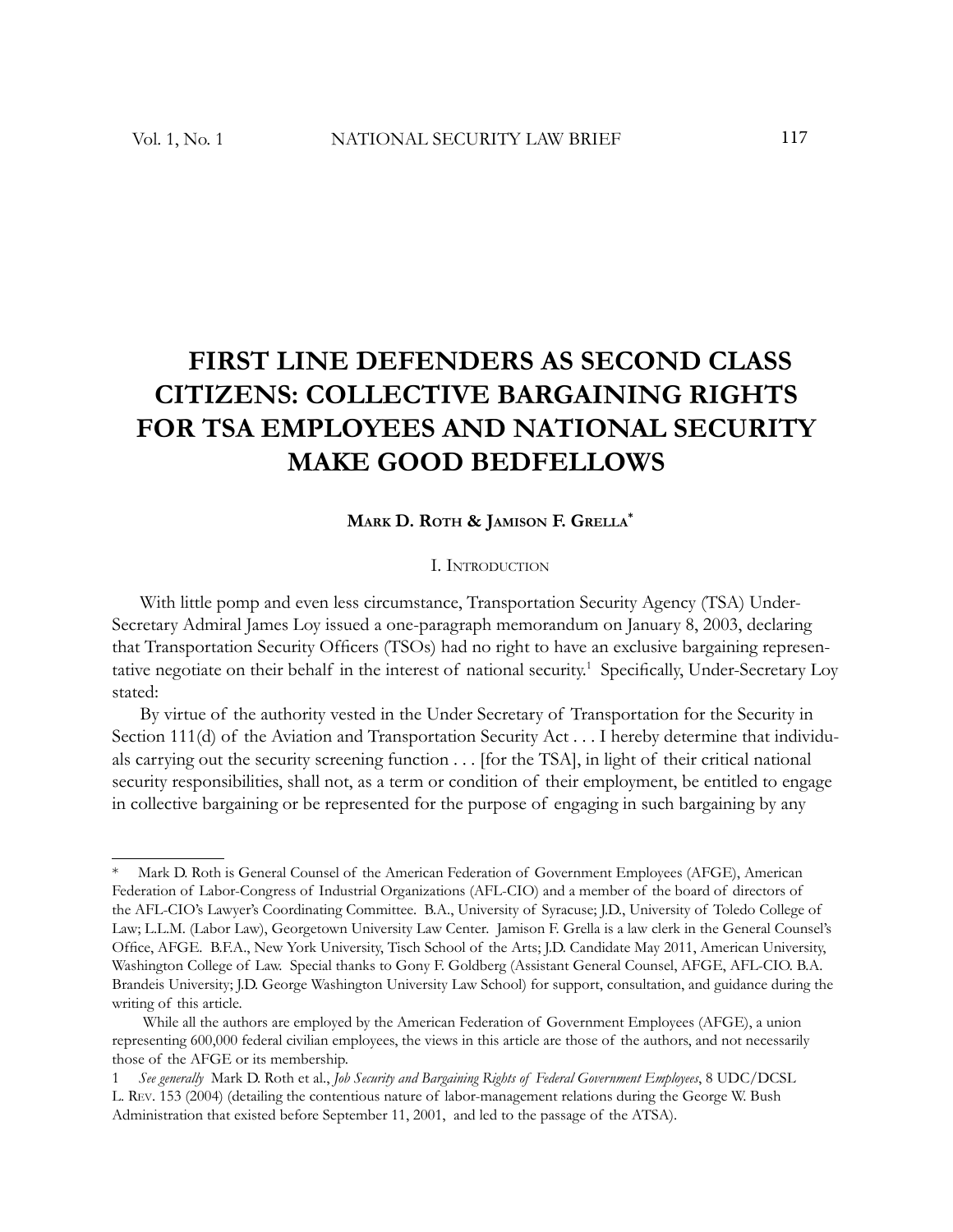representative or organization.<sup>2</sup>

However, Loy's assertion that bargaining rights for TSOs will compromise national security was and remains meritless; in fact, quite the opposite is true. Given the current pitiful state of employeemanagement relations at the TSA, collective bargaining rights will dramatically improve national security. To help elicit this much needed change in the way the TSA does business, the American Federation of Government Employees, American Federation of Labor – Congress of Industrial Organizations (AFGE, AFL-CIO) filed a petition with the Federal Labor Relations Authority (FLRA) to grant over 40,000 TSOs the opportunity to elect a certified bargaining representative.<sup>3</sup> Unfortunately, since the failed bombing of Northwest/Delta Airlines Flight 253 on December 25, 2009, Senator James "Jim" DeMint (R-SC) has reignited the false idol of national security angst to attempt to slow down the granting of TSOs collective bargaining rights.<sup>4</sup>

This Article will argue that collective bargaining rights for TSOs will be a boon to national security interests at the TSA. Part II of this Article will place the current lack of bargaining rights for TSA employees in the proper historical and statutory context.<sup>5</sup> Part III will demonstrate that, given the current statutory scheme, the argument against collective bargaining rights in the interest of national security is a shallow and shameful argument fueled by anti-union political forces capitalizing on public unease in the post-September 11th era.<sup>6</sup> Part IV will argue that granting collective bargaining rights to TSOs will greatly benefit the TSA's mission of increasing aviation security.<sup>7</sup> Part V will conclude that any attempts to prevent TSOs from obtaining a collective bargaining representative is contrary to the interests of national security and the mission of the TSA to secure American commercial airspace.<sup>8</sup>

#### II. CREATION AND HISTORY OF THE TSA

In 2001, Congress called for the federalization of airport security screeners in the interest of national security and the creation of the Transportation Security Authority to fulfill this mission.<sup>9</sup> As a condition of signing the Aviation and Transportation Security Act (ATSA), the Bush Administration

<sup>2</sup> Am. Fed'n. of Gov't Employees AFL-CIO, 59 F.L.R.A. 423, at 2 (2003) (quoting Admiral Loy's January 8, 2003 memorandum regarding the collective bargaining rights of TSA security screeners).

<sup>3</sup> *See* Press Release, Am. Fed'n of Gov't Employees, *AFGE: It's Time For An Election at TSA*, Feb. 22, 2010, http:// www.afge.org/Index.cfm?Page=PressReleases&PressReleaseID=1110 (detailing the culmination of eight years of effort by AFGE).

<sup>4</sup> *See* Brett Snyder, *TSA's Poor Handling of Northwest 253 Shows Need for Leadership*, BNET.COM, Dec. 29, 2009, http:// industry.bnet.com/travel/10004490/tsas-poor-handling-of-northwest-253-shows-need-for-leadership (arguing that DeMint's anti-union agenda is unacceptable given the dire need for leadership at the TSA).

<sup>5</sup> *See infra* Part II (detailing the statutory context in which Loy declared that TSOs could not have bargaining rights).

<sup>6</sup> *See infra* Part III (demonstrating that FSLMRS already assures appropriate safeguards for national security without prohibiting TSOs from collectively bargaining).

<sup>7</sup> See infra Part IV (arguing that a collective bargaining agreement in place for TSOs will enable the TSA to better fulfill its mission).

<sup>8</sup> See infra Part V (concluding that opponents of collective bargaining rights for TSOs are using national security to further an unrelated, anti-union agenda).

Aviation and Transportation Security Act, Pub. L. No. 107–71, 115 Stat. 597 (2001) (codified as amended in the scattered sections of 49 U.S.C.).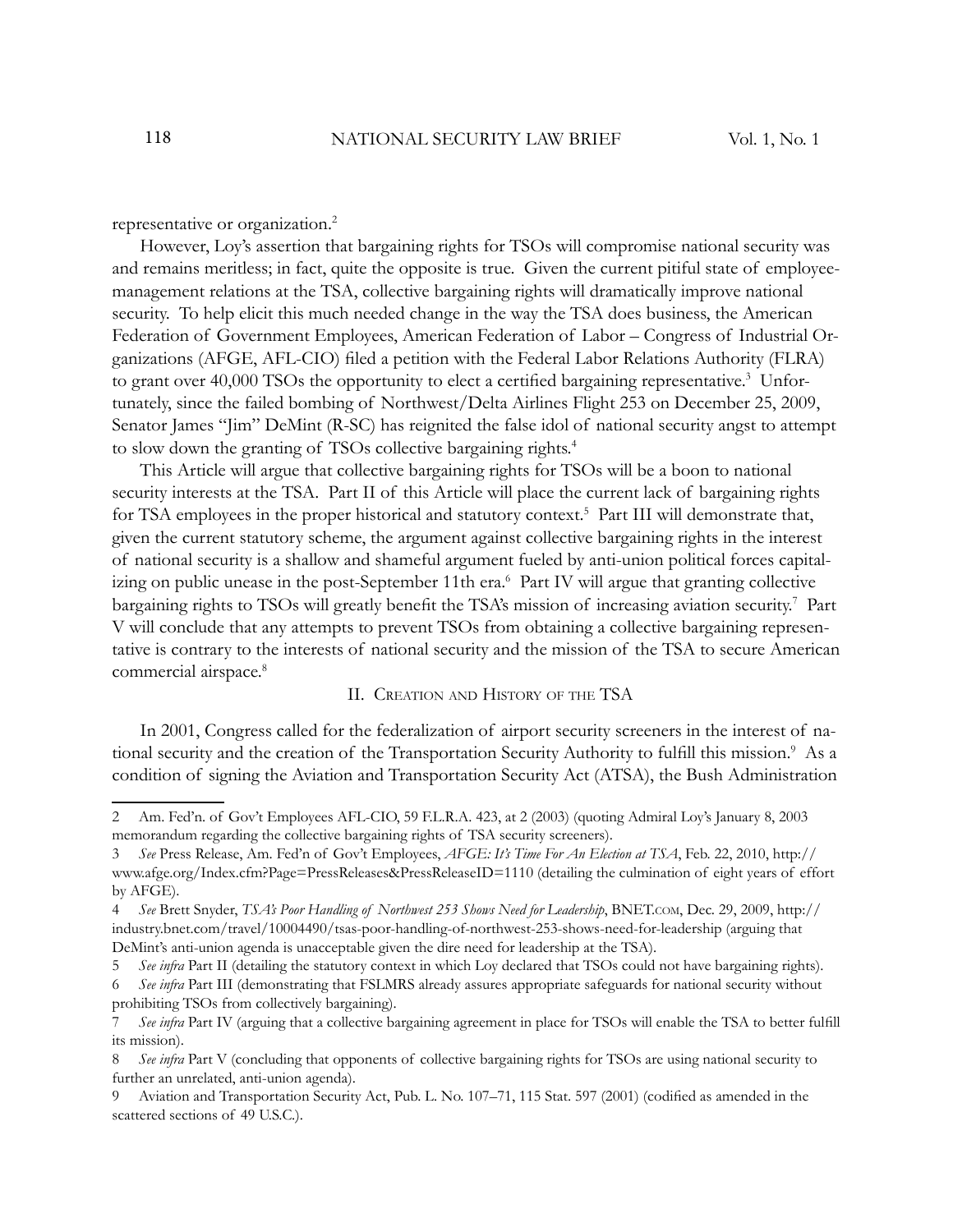required Congress to create "flexibility" in human relations management.<sup>10</sup> In terms of administrating this mission, the TSA was mandated by statute to comply with the Federal Aviation Authority's (FAA) system of personnel management.<sup>11</sup> However, in a statutory note to the ATSA in  $\{\$ {11}{\text{(d)}}, the TSA Administrator is empowered to, "[n]ot withstanding any other provision of law . . . employ, appoint, discipline, terminate, and fix the compensation, terms, and conditions of employment of Federal service for airport screeners and establish levels of compensation and other benefits for individuals so employed."<sup>12</sup>

Relying upon § 111(d), TSA Administrator Admiral Loy declared the TSOs exempt from virtually all rights bestowed to federal employees by virtue of the Federal Service Labor Management Relations Statute (FSLMRS) in the name of national security.<sup>13</sup> Thus, the Administrator was given unlimited discretion over the personnel management of the security-screening workforce.<sup>14</sup> Pursuant to the FSLMRS, the FLRA is afforded sole jurisdiction for determining the composition of appropriate bargaining units for federal agencies.15 In 2003, the FLRA upheld Admiral Loy's January 8, 2003, memorandum that stated TSOs were precluded from bargaining collectively through an exclusive representative in the interest of national security.<sup>16</sup> Then-member Carol Waller Pope (now the current Chairperson of the FLRA) offered a scathing dissent to the majority's conclusion, stating that:

The majority does not explain why it interprets  $[\S 111(d)]$  to permit the [TSA] head to eliminate employees' right to organize under the [ATSA]. Moreover, even a casual reading of [§ 111(d)] demonstrates that it relates to the determinations of employee working conditions hiring, appointment, discipline, and compensation – not a determination whether the employees are permitted to organize under the [ATSA]. Although that provision may grant [TSA] discretion over the subjects contained in it, it does not grant discretion to add subjects that Congress left out. That is what the majority does here.<sup>17</sup>

Though TSOs have been barred from having a collective bargaining representative, TSOs are

11 *See* Roth, et al., *supra* note 2, at 170–71 (describing how inclusion of this language at 49 U.S.C. § 114(n) explicitly but indirectly incorporates collective bargaining rights from the FSLRMS into the ATSA).

12 § 111(d) (codified as amended at 49 U.S.C. § 44935 Note (2006)).

<sup>10</sup> *See, e.g.*, 49 U.S.C. § 44935 (2006) (granting the TSA Administrator expansive powers over the TSA workforce). *See also*, Alex C. Hallet, *An Argument for the Denial of Collective-Bargaining Rights of Federal Airport Security Screeners*, 72 GEO. WASH. L. REV. 834, 842 (2004) (concluding that inconsistent language regarding collective bargaining rights under § 44935 retained in the final version of the ATSA adds credence to the broad management rights provisions).

<sup>13</sup> *See* Am. Fed'n. of Gov't Employees, AFL-CIO, 59 F.L.R.A. 423, at 2 (2003) (quoting Admiral Loy's January 8, 2003 memorandum).

<sup>14</sup> *See, e.g.*, *Dep't of Homeland Sec. Border and Transp. Directorate Transp. Sec. Agency,* 59 F.L.R.A. 423 (demonstrating that both courts and administrative agencies have understood §114(n) to apply to the non-screener workforce of the TSA and the statutory note to apply to the majority of the TSA workers: TSOs))

<sup>15</sup> *See* Am. Fed'n. of Gov't Employees AFL-CIO v. Loy, 281 F. Supp. 2d 59, 63, n.9 (D.D.C. 2003), *aff'd*, Am. Fed'n. of Gov't Employees v. Loy, 367 F.3d 932 (D.C. Cir. 2004) (ruling that in light of 5 U.S.C. § 7111(b)(1)(a) grants the FLRA the exclusive jurisdiction to determine bargaining in the federal sector).

<sup>16</sup> See Am. Fed'n. of Gov't Employees, AFL-CIO, 59 F.L.R.A. at 12–13 (noting that only the TSA Administrator may decide whether to afford TSOs collective bargaining rights).

<sup>17</sup> *Id.* at 15.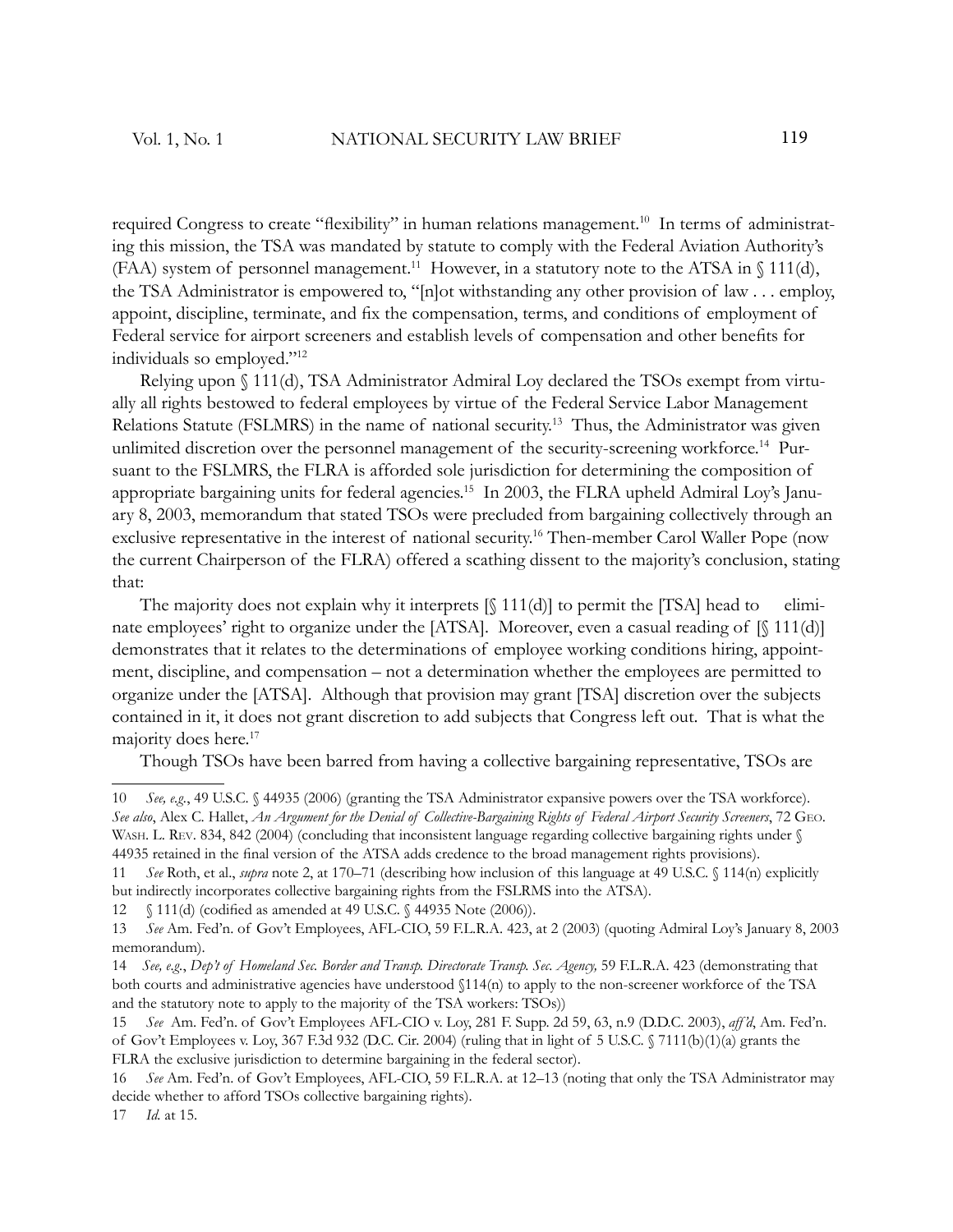permitted to join a union under the First Amendment even if that union cannot bargain collectively on their behalf.18 Unions such as AFGE, though barred from serving as the collective bargaining representative for TSOs, have engaged in providing legal aid, representation, and informational clinics to TSOs who have joined.<sup>19</sup> Though AFGE has made important gains in improving the low morale and high attrition among the TSOs, without a collective bargaining agreement there is a limit to how much AFGE can do.<sup>20</sup>

During his presidential campaign in 2008, President Barak Obama, in a letter to AFGE National President John Gage, promised that if elected he would reverse the Bush Administration's position withholding collective bargaining rights from TSA employees and would "work to ensure that TSOs have collective bargaining rights and a voice at work to address issues that arise locally and nationally.<sup>"21</sup> President Obama found a nominee with the credentials and drive to head the TSA; Erroll Southers, a former FBI agent and homeland security specialist, managed to make it through two Senate committees with bipartisan support for his appointment.<sup>22</sup> However, in December 2009, Senator DeMint threatened to filibuster Southers' appointment due in part to DeMint's belief that Southers would provide bargaining rights for TSOs.<sup>23</sup> Ultimately, Southers withdrew his nomination thereby leaving the TSA without an Administrator.<sup>24</sup> Shortly thereafter, on February 22, 2010, AFGE filed a petition for an election of a certified collective bargaining representative with the FLRA for the more than 40,000 TSOs employed by the TSA.<sup>25</sup>

However, DeMint's initial line-in-the-sand over the issue of collective bargaining rights has continued to cast a pall over the confirmation of a new TSA Administrator and gather supporters. Senator Kay Bailey Hutchinson (R-TX) echoed DeMint's misplaced concerns during the abortive nomination process of Robert Harding in March 2010.<sup>26</sup> Finally, on June 25, 2010, President Obama

<sup>18</sup> *See* Am. Fed'n. of Gov't Employees, Local 1 v. Stone, 502 F.3d 1027, 1033–34 (9th Cir. 2007) (ruling that the TSA could not interfere with AFGE's attempts to solicit membership).

<sup>19</sup> *See id.* at 1033–34 (noting that even if AFGE had been barred from serving as the collective bargaining representative, the union may still represent TSOs in other matters).

<sup>20</sup> *See* Maria L. Ontiveros, *Labor Union Coalition Challenges To Governmental Action: Defending the Civil Rights of Low-Wage Workers*, 1 U. CHI. LEGAL F. 103, 145-146 (2009) (concluding that the open-source form of union representation that AFGE is currently providing to TSOs is requisite to long term social change for low wage workers).

<sup>21</sup> Letter from Barack Obama, U.S. Senator, to John Gage, National President, AFGE (on file with author), *available at* http://en.wikisource.org/wiki/Barack\_Obama%27s\_Letter\_to\_John\_Gage\_regarding\_the\_Transportation\_Security\_ Administration (last modified Oct. 20, 2008).

<sup>22</sup> *See* Robert O'Harrow Jr. & Ed O'Keefe, *Obama's embattled TSA pick withdraws as opposition mounts; Errors in Southers's testimony prompted skepticism from GOP,* WASH. POST, Jan. 21, 2010, at A4 (reporting that DeMint's stalling tactics had caused other Senators to question Southers' competence, leading to his withdrawal).

<sup>23</sup> *Id.*

<sup>24</sup> *See id.* (noting that the TSA has been without leaderless since President Obama came into power).

<sup>25</sup> *See* Sam Hananel, *Union Moves to Represent Airport Screeners*, ABCNEWS.COM, Feb. 22, 2010, http://abcnews.go.com/ Business/wireStory?id=9910830 (commenting that a union ordinarily waits until workers have bargaining rights before seeking to represent them).

<sup>26</sup> *See* Joe Davidson, *TSA Pick to Face Questions About Collective-Bargaining Rights During Hearing*, WASHINGTON POST (June 8, 2010), *available at* http://www.washingtonpost.com/wp-dyn/content/article/2010/06/07/AR2010060704514.html.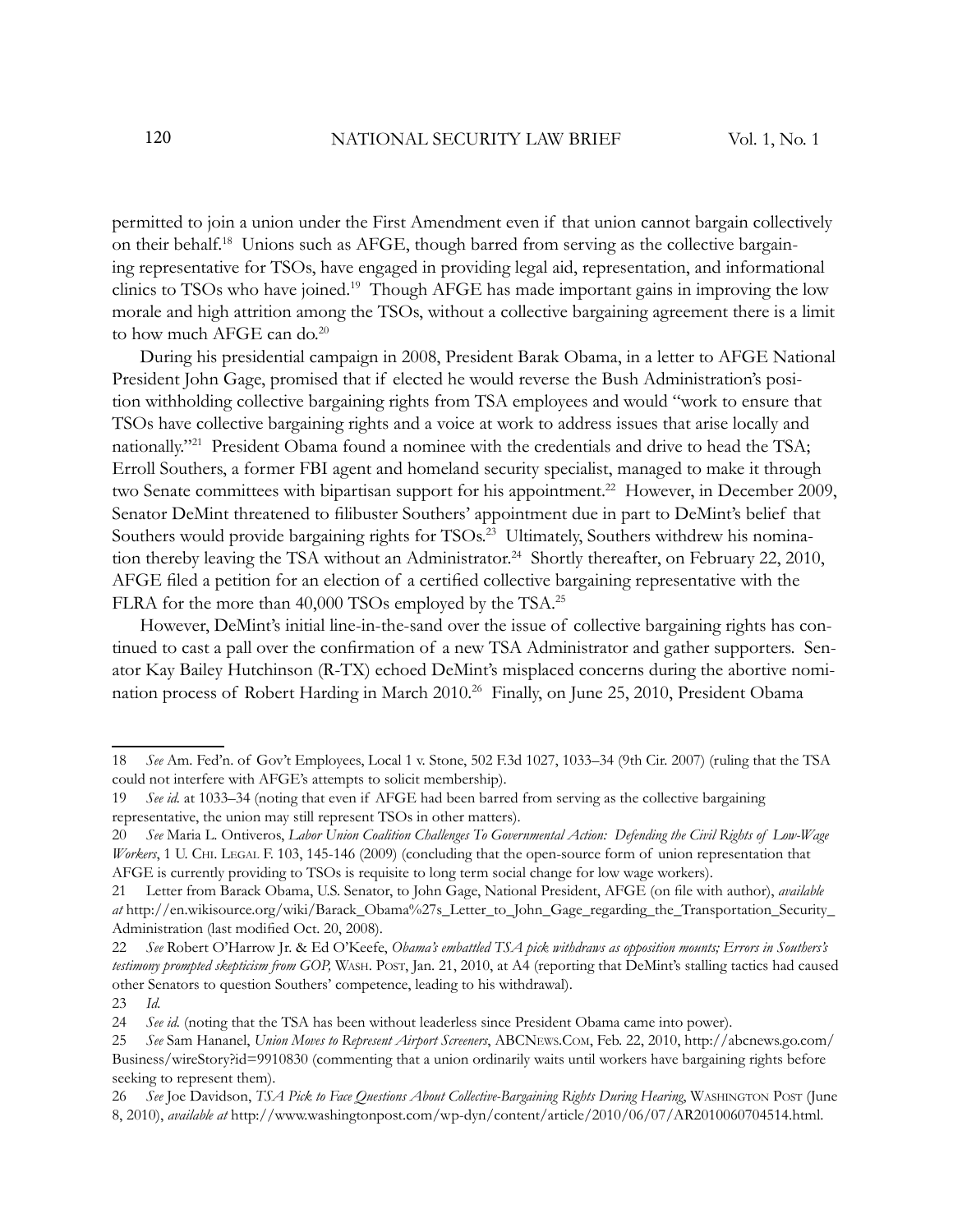found a new Administrator for the TSA, John Pistole, whom the Senate unanimously confirmed.<sup>27</sup> During his confirmation hearings, Pistole—probably with opponents like DeMint and Hutchinson in mind—declined to take a stand on the issue of collective bargaining rights for TSOs.<sup>28</sup> The decision may ultimately be out of Administrator Pistole's hands now that the FLRA has granted a review of AFGE's February 2010 petition for election.<sup>29</sup>

#### III. COLLECTIVE BARGAINING FOR TSOS DOES NOT THREATEN NATIONAL SECURITY

Recently, the most vehement, if not sole, opposition to collective bargaining rights at the TSA is from Senator DeMint.<sup>30</sup> Senator DeMint has framed the argument that the interests of national security are incompatible with the collective bargaining rights of the 40,000 TSOs.<sup>31</sup> This argument fails upon closer examination because there is no rational relation, historically or otherwise, between the right to bargain collectively and the right of the American people to know that their air-travel is secure. The statutory scheme of the FSLMRS, the presence of collective bargaining rights in other agencies that support national security, and the performance of many unionized federal workers during national emergencies demonstrate that there currently is a proper balance in place between the TSA's (or DHS's or DOD's or DOJ's) ability to perform its statutorily assigned duties and the right of the rank-and-file security screeners to exercise the federal sector bargaining rights enumerated in the FSLMRS.

The opposition's central argument against collective bargaining rights for TSOs is that bargaining rights and an agreement would force the TSA to consult and negotiate with the union over every issue that might arise, thus limiting its ability to adapt to the security needs of the nation's airports.<sup>32</sup> In essence, this argument is that the presence of an exclusive bargaining representative would tie the TSA's hands in its day-to-day activities. However, this argument incorrectly ignores the reality of the collective bargaining paradigm in the federal sector pursuant to granting significant management rights in the FSLMRS.<sup>33</sup> Essentially, any bargaining with the federal government over areas listed within § 7106 is limited to effects rather than decision bargaining.<sup>34</sup> By way of illustration, a

<sup>27</sup> *See* Joe Davidson, *John Pistole Becomes TSA Administrator; Unions to Seek Collective-Bargaining*, WASHINGTON POST (June 26, 2010), *available at* http://www.washingtonpost.com/wp-dyn/content/article/2010/06/25/AR2010062504490.html. 28 *See id*.

<sup>29</sup> *See* Press Release, Am. Fed'n of Gov't Employees, *FLRA Agrees With AFGE That Review is Necessary in TSA Petition,* July 30, 2010, *available at* http://www.afge.org/Index.cfm?Page=PressReleases&PressReleaseID=1195.

<sup>30</sup> *See* Margaret Talev, *Who's Running the TSA? No one, thanks to Sen. Jim DeMint*, MCCLATCHY NEWSPAPERS, DEC. 28, 2009, http://www.mcclatchydc.com/2009/12/28/81356/whos-running-the-tsa-no-one-thanks.html (highlighting Senator DeMint's lead role in holding back President Obama's nomination for TSA administrator).

<sup>31</sup> *Id*. (stating that unionizing the TSA would place the interests of organized labor above the interests of American travelers).

<sup>32</sup> *Id.* (arguing that collective bargaining would impair the flexibility the TSA has to make real-time decisions to prevent attempted attacks).

<sup>33</sup> *See* 5 U.S.C. § 7106 (2006) (delineating numerous areas in which management retains the right to set the terms and conditions of employment).

<sup>34</sup> *See* § 7106(a)(2)(D) (stating that nothing in § 7106 shall affect the authority or ability of the TSA "to take whatever actions" to ensure that the agency continues functioning properly during an emergency).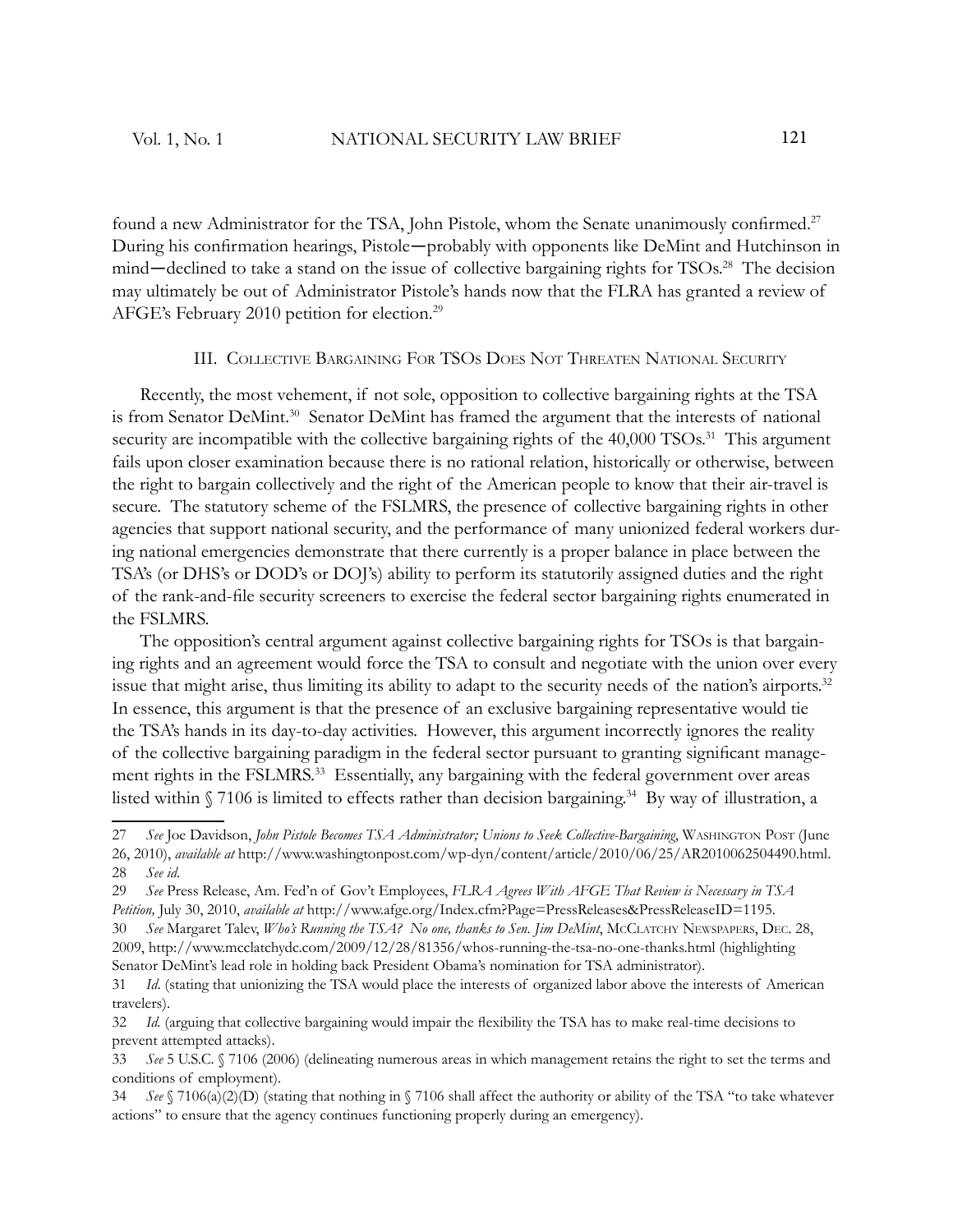bargaining representative could negotiate over the effect of an employee's temporary transfer or file a grievance after the fact, but could not challenge the underlying decision at the time the temporary transfer is made.<sup>35</sup> Therefore, collective bargaining would help the TSA in its day-to-day activities because it would put screeners—acutely aware of what needs to happen and what needs to happen well on a day-to-day level—at the table to strengthen the negotiable procedures and practices, or the impact and implementation of management rights, in a way that is not present today. Furthermore, it would give TSOs a neutral arbitrator to challenge the TSA when it fails to follow its own rules on a day-to-day basis. The claim that collective bargaining rights would give unions the power "to veto or delay future security improvements at our airports<sup>"36</sup> is woefully ignorant of the statutory scheme created by the FSLMRS to govern labor relations between the federal government, unions, and employees.

One item that is expressly removed from any bargaining table with the TSA is any bargaining over the decision to implement security procedures or practices. All federal agencies are empowered to suspend collective bargaining agreements in the presence of a national emergency under §  $7106(a)(2)(D)$  which states that "nothing . . . shall affect the authority of any management official of any agency . . . to take whatever actions may be necessary to carry out the agency mission during emergencies."<sup>37</sup> Interestingly, during and after the attacks of September 11, 2001, no federal agency made any effort to suspend any collective bargaining agreement in place with the federal government—including the Department of Defense. Finally, there is an absolute prohibition on labor strikes against the federal government as an employer.<sup>38</sup> In fact, many of the first responders to the September 11th attacks were union members—firefighters, police officers, FEMA personnel, and construction workers—who performed their jobs first without consulting either a union steward or a collective bargaining agreement.<sup>39</sup> Considered in the appropriate statutory context, this raises the troubling questions about what, if any, negative effect on national security negotiating meal and break time provisions in a collective bargaining agreement could have on national security. The answer appears to be that Senator DeMint and others are using national security as a straw dog simply to push forward an anti-union agenda at the expense of leaving the TSA without an Administrator. Thus the Agency tasked with implementing policies essential for aviation security has been prevented from filling its top leadership position so essential to its mission functioning.

Several other federal agencies, including some other Department of Homeland Security compo-

<sup>35</sup> *See, e.g.*, Nat'l Treasury Employees Union, 39 FLRA 27, 51 (1991) (noting that § 7106(a)(2)(A) gives management the right to decide which employee will be assigned to a particular position).

<sup>36</sup> *See* Talev, *supra* note 27 (highlighting Senator DeMint's insistence that the Obama Administration rethink their support for the unionization of TSOs).

<sup>37</sup>  $\sqrt{7106(a)(2)(D)}$ .

<sup>38</sup> *See* § 7116(b)(7) (making the calling of or participation in a strike or stoppage of work an unfair labor practice against the federal government); *see also* 49 U.S.C. § 44935(i) (2006) (reiterating the no-strike prohibition from the FSLMRS into the ATSA).

<sup>39</sup> *See* Charles A. Hobbie, *The U.S. Government's Attacks on the Collective Bargaining Rights of Federal Employees*, UNIONBLOG. COM, May 25, 2004, http://www.afge.org/Index.cfm?Page=UnionBlog&FuseAction=View&BlogID=47&Type=U (asserting that the right of government employees to be represented by a union and engage in collective bargaining has never been proven to be a threat of any kind to national security).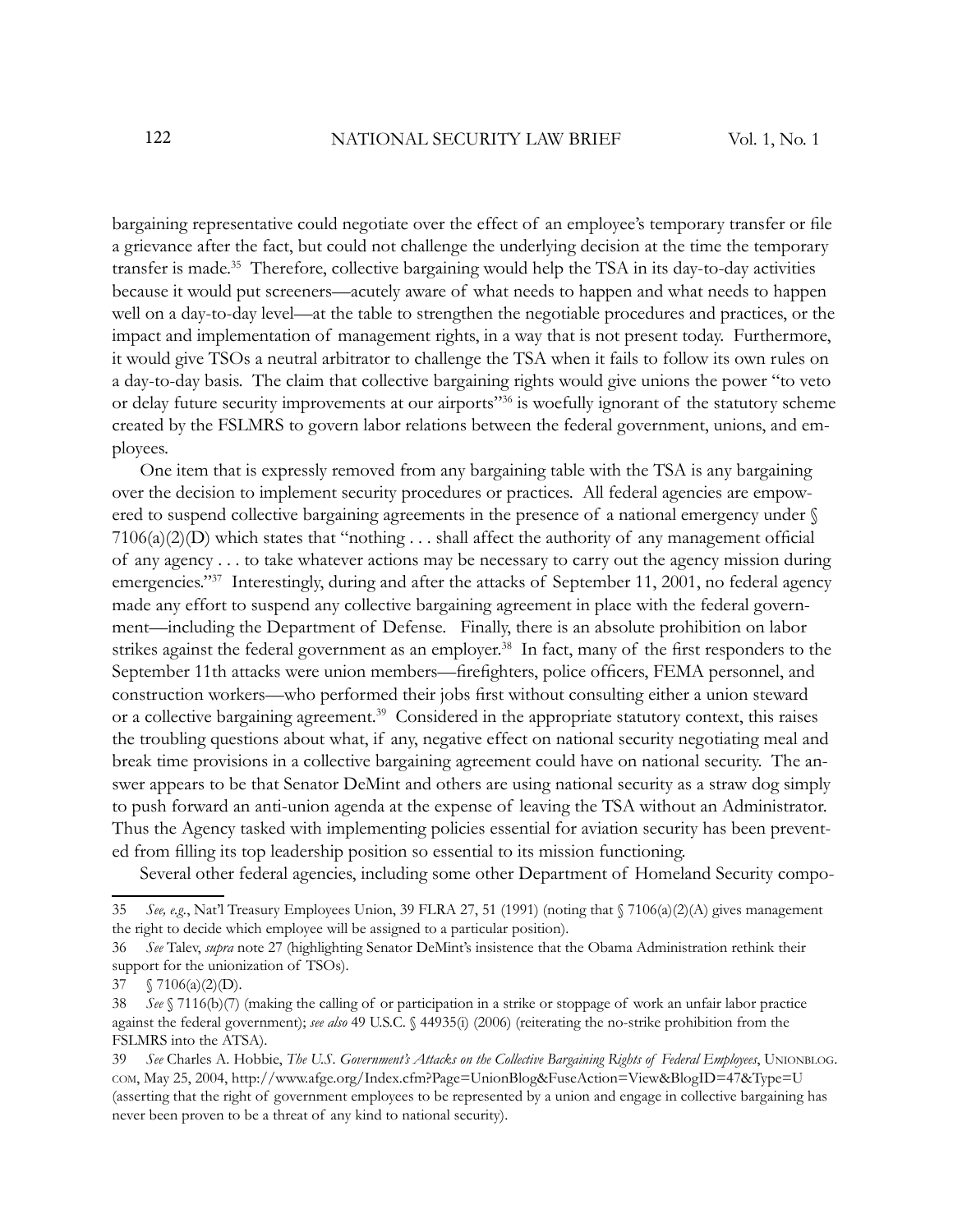nents, like the TSA, currently have collective bargaining agreements in place. Additionally, the Department of Defense, the Bureau of Prisons, and the Civilian Branch of the Coast Guard have had collective bargaining rights since the 1960's and continue to have collective bargaining agreements in place with their employees. Under the statutory provisions of the FSLMRS, only the Federal Bureau of Investigation, the Central Intelligence Agency, and the Secret Service have been exempted from collective bargaining on grounds of national security.<sup>40</sup>

#### IV. COLLECTIVE BARGAINING FOR TSOS WOULD, IF ANYTHING, ENHANCE NATIONAL SECURITY

In almost seventy years of history since the passage of the National Labor Relations Act (NLRA), private sector, statutorily-protected collective bargaining rights have never been found incompatible with national security.<sup>41</sup> In *Firstline Transportation Security*, the National Labor Relations Board (NLRB) asserted jurisdiction over the privatized security screeners at Kansas City International Airport.<sup>42</sup> The NLRB noted that collective bargaining rights and national security are not mutually exclusive ends; "[u]nionism and collective bargaining are capable of adjustments to accommodate the special functions of security screeners, and the regulations set forth in the ATSA already limit the collective bargaining rights of security screeners."43 Though the NLRB did not discuss the merits of Admiral Loy's memorandum withholding collective bargaining rights for federally employed screeners, the NLRB refused to extend Loy's rationale to their private-sector counterparts on the grounds of national security.<sup>44</sup> In doing so, the NLRB surveyed almost seventy years of precedent and found that it had never once denied the protections of the NLRA to employees on grounds of national security.<sup>45</sup> The NLRB also indicated that, in its expert opinion, it did not see collective

<sup>40</sup> *See* 5 U.S.C. § 7112(b)(6) (2006) ("A [collective bargaining] unit shall not be determined to be appropriate under this section solely on the basis of the extent to which employees in the proposed unit have organized, nor shall a unit be determined to be appropriate if it includes . . . any employee engaged in intelligence, counterintelligence, investigative, or security work which directly affects national security); *see also* § 7103(a)(3) (exempting several agencies from the provisions of the FSLMRS).

<sup>41</sup> *See Firstline Transp. Sec.*, 347 N.L.R.B. 447, 448 (2006) [hereinafter *Firstline*]. Though promulgated to enhance national security and secure American commercial aviation, the ATSA left five airports with private screeners as part of a pilot program and, beginning in November 19, 2004, gave additional airports the ability to opt-out of using federal screeners by allowing any airport nationwide to contract with a private screening company. *Id.* Currently, twelve additional airports plus the original five, including San Francisco International Airport, which is unionized under the NLRA by Service Employees International Union (SEIU), use privatized security screeners. *See* TSA Frequently Asked Questions – Program: Screening Partnership Program, http://www.tsa.gov/what\_we\_do/optout/spp\_faqs.shtm (last visited Apr. 5, 2010) (describing employee benefits and other features of the Screening Partnership Program); see also 49 U.S.C. § 44920 (2006) (describing the security screening opt-out provision of ATSA).

<sup>42</sup> *Firstline*, 347 N.L.R.B. at 456.

<sup>43</sup> *Id.* (finding that, since other airport/airline personnel, like pilots and flight attendants, who have critical security responsibilities have the right to collectively bargain under the Railway Labor Act, any argument about the potential detrimental effects of unionization is speculative).

<sup>44</sup> *Id.* at 457 (noting that it would take Congressional action for such a policy to be adopted for private sector security screeners).

<sup>45</sup> *Id.* at 454–56 (establishing that the NLRB has not asserted national security or defense as a reason to deny employees their Section 7 rights to organize and bargain collectively).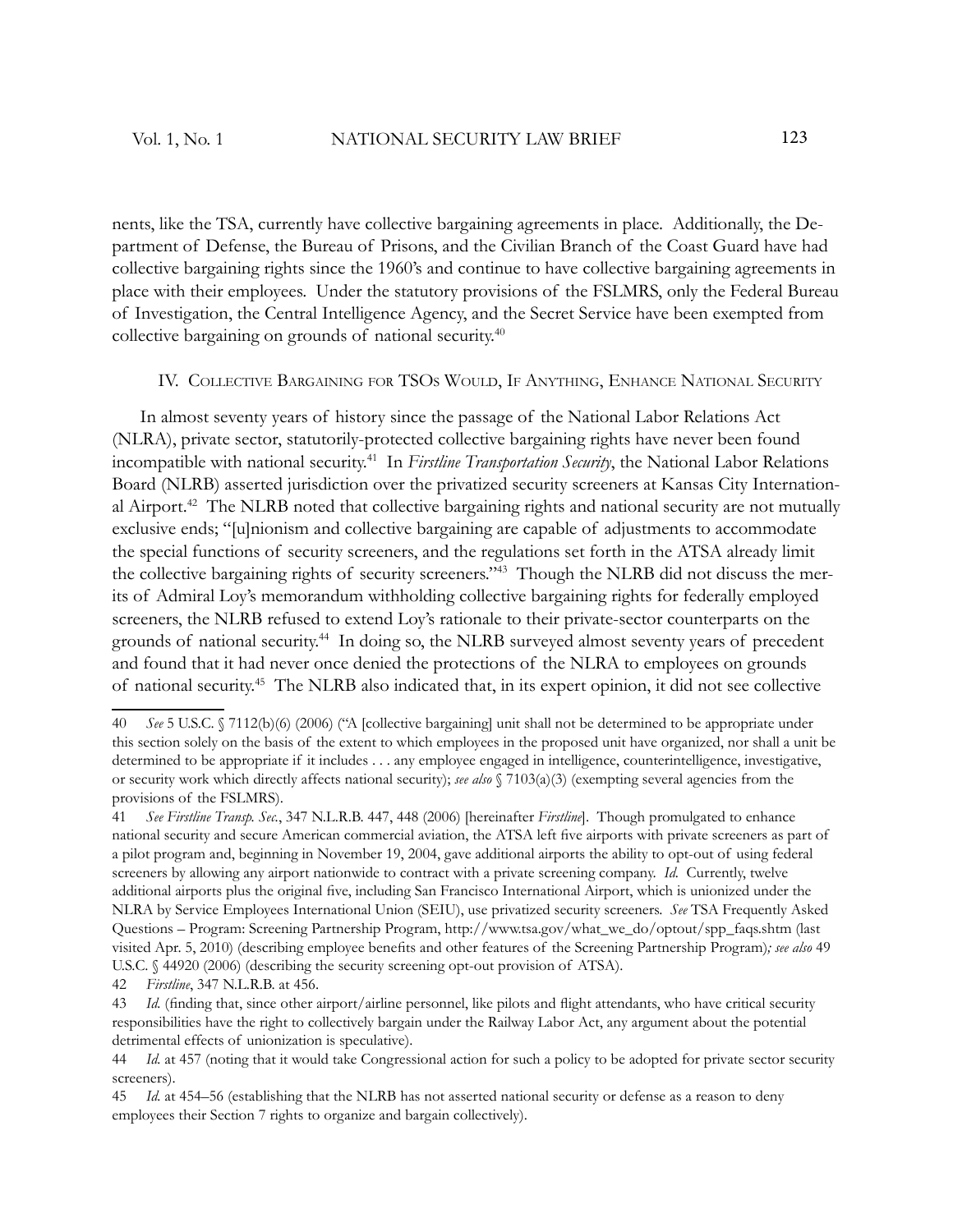bargaining and national security as incompatible.<sup>46</sup>

The greatest advantage collective bargaining poses for national security is as a curative measure for many of the employee issues that plague the TSA and distract its personnel and resources from implementing policies to enhance aviation security. Currently, the TSA has the lowest employee morale, substantially higher per capita incidences of EEOC complaints, and one of the highest attrition rates of employees in the entire federal sector.<sup>47</sup> As Senator John McCain noted in 2001, one of the major problems with airport security that led to the September 11th attacks was high airport security screener attrition.<sup>48</sup> Nine years later, the problem still exists. A strong union presence with collective bargaining rights will curb TSO attrition rates so that the TSOs serving as the first-line of defense for American commercial aviation have years of experience, rather than months.

A collective bargaining agreement between TSOs and the TSA will produce a static and predictable system for employees to interact with their supervisors and with the agency as a whole, including requesting leave-time and fairer work schedules that can be used to curb TSO attrition. As stated, the TSA currently enjoys higher than average employee attrition when compared with the rest of the federal sector. In 2007, the TSA reported a voluntary attrition rate of 17.4%, a number that is almost the double the average overall federal government rate of 9.7%.<sup>49</sup> Of the 51,129 active TSOs in 2007, 36% had been employed for less than two years.<sup>50</sup> With a collective bargaining agreement in place, TSOs will be free to focus entirely on performing their security screening duties while knowing that their union has arranged for other concerns of their employment. Additionally, this will give the TSA the opportunity to create a predictable system to retain TSOs through a neutral arbitration of TSO grievances.<sup>51</sup>

In investigating this high attrition rate, TSA Inspector General Richard L. Skinner reported in May 2008 that TSOs suffer from unsatisfactorily low employee morale. Amongst the reasons listed by TSOs for having low moral were:

• Inconsistent interpretation and implementation of TSA policies and procedures, such as operating procedures, leave policies, and overtime requirements

• Concerns with local management, such as lack of trust, fear of retaliation, authoritarian

<sup>46</sup> *Id.* at 456 (explaining that union membership and collective bargaining are capable of being molded to fi t the special responsibilities of the TSOs while being faithful to national security interests).

<sup>47</sup> *See* Michael Hampton, *Low Morale at TSA leads to Distraction, Attrition*, HOMELANDSTUPIDITY.US, Jul. 1, 2008, http:// www.homelandstupidity.us/2008/07/01/low-morale-at-tsa-leads-to-distraction-attrition/ (last visited Apr. 5, 2010). 48 *See* 147 Cong. Rec. S10,434 (daily ed. Oct. 10, 2001) (statement of Sen. McCain) (noting that the average attrition at

major airports was 125% with some airports experiencing rates as high as 400%, mainly because screeners could "make more money . . . working at a concession at the same airport . . . and . . . [were] ill-trained").

<sup>49</sup> TSA: The Facts of TSO Attrition, http://www.tsa.gov/approach/people/attrition.shtm (last visited Apr 5, 2010) (finding that the attrition rate was higher with the TSA due to the nature of the agency, the mental and physical demands of the work, the large amount of part-time workers employed by the agency, and the relative youth and inexperience of the labor force).

<sup>50</sup> *Id.* (noting that the average tenure of an active TSO was 3.5 years).

<sup>51</sup> See generally Memorandum from the Office of Human Capital, Transp. Sec. Admin., TSA Management Directive No. 1100.77-2, Grievance Procedures (Apr. 5, 2006) (on file with author) (excluding 23 matters from the internal TSA grievance procedure for TSOs).